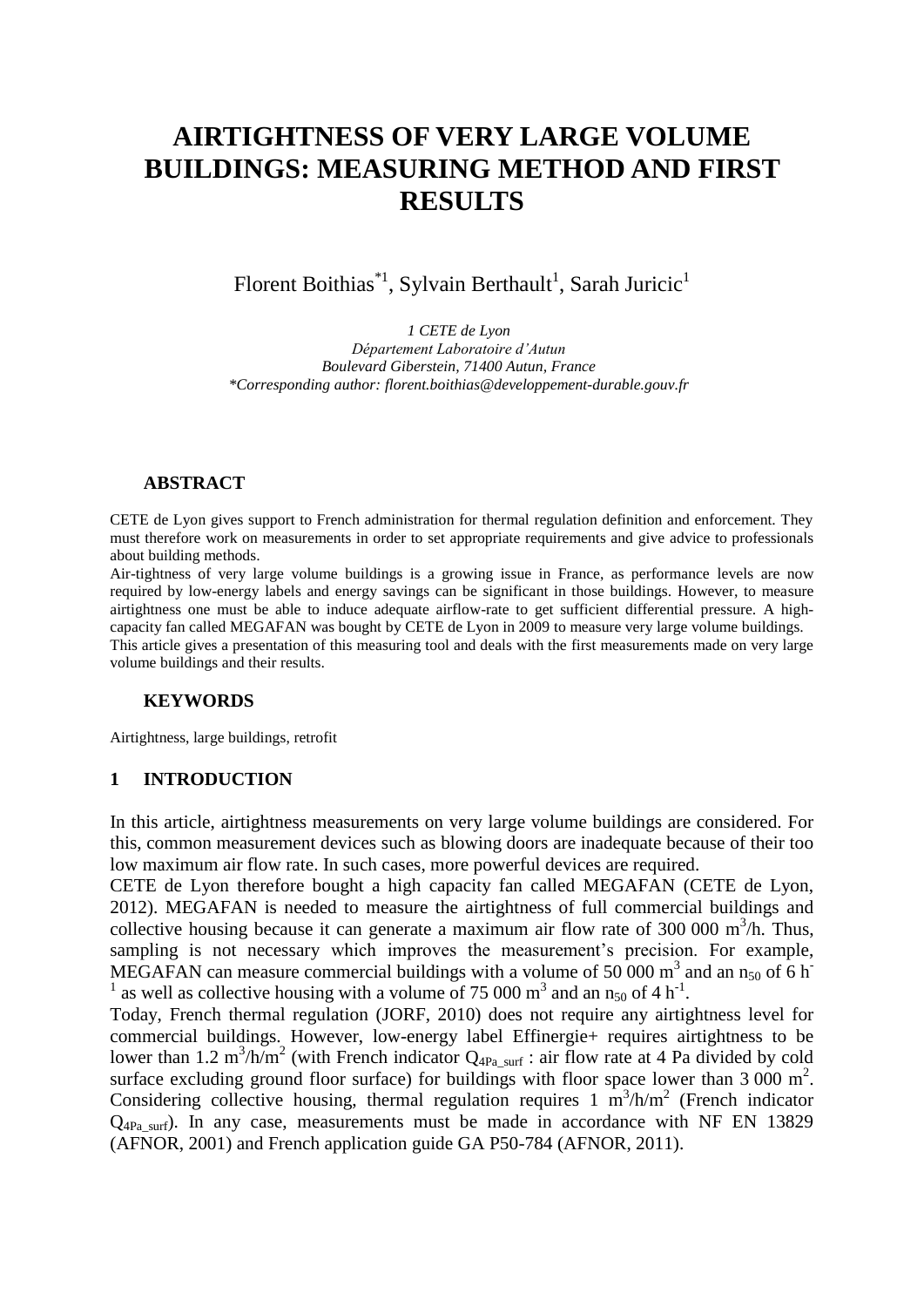For legal requirements to improve, one must be able to get a good knowledge of the existing buildings' performance, in order to conclude about what appropriate airtightness level can be required.

A presentation of MEGAFAN is proposed in this article as well as results obtained on tested buildings and recurring leakage points. As a conclusion, a comparison is made between measured airtighness and French thermal regulation default value for this type of buildings.

# **2 PRESENTATION OF MEGAFAN**

MEGAFAN is composed of a 2-meter-diameter fan placed directly on the back of a truck. A flexible tube connects the fan to a false door which must be built on site to fit to the building's opening used for measurement (Figure 1). This opening must have dimensions of at least 2.10 m by 2.10 m as the flexible tube's diameter is identical to the fan's diameter.

Fan control and collection of data needed to quantify airtightness are carried out manually. Data processing is then done automatically via the associated operating software.



Figure 1: Interior view of MEGAFAN's connection to a commercial building's opening

MEGAFAN is a unique measurement device in France. CETE de Lyon is asked to measure large volume buildings with unusual architecture, large commercial buildings or exceptional projects (Figure 2). Customers are private and public organizations as well as local authorities.

Regarding the calibration of the equipment, a procedure in accordance with ISO 5801 (ISO) is implemented in CETE de Lyon to check MEGAFAN's reliability.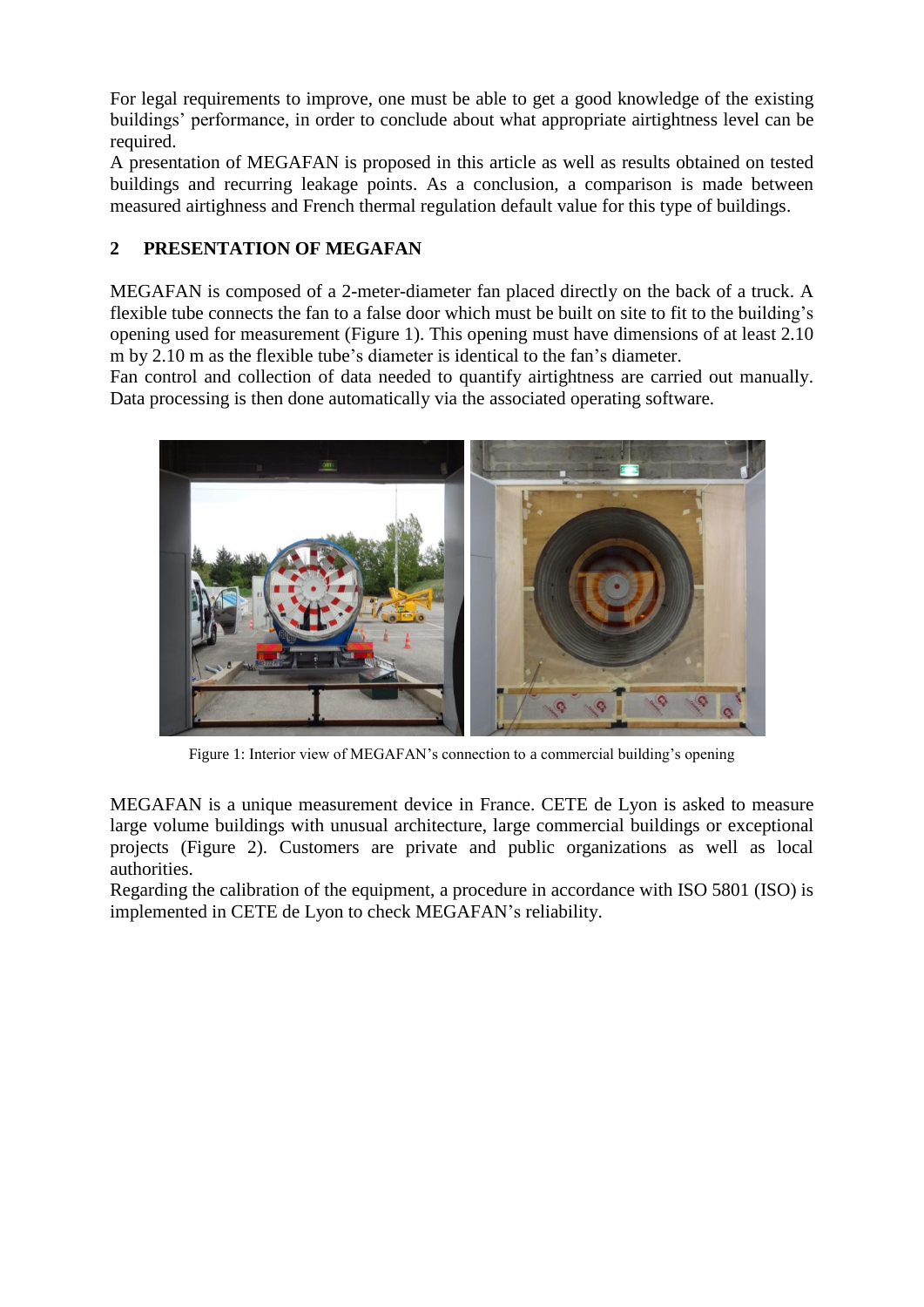

Figure 2: Airtightness measurement with MEGAFAN

## **3 RESULTS**

The airtightness results obtained for the tested buildings and a description of the buildings' specifications for existing buildings are given in Table 1 and for new buildings in Table 2. Some of these buildings were measured for a project called ACIECO (CTICM, CETE de Lyon, CSTB, LEPTIAB, 2009) whose aim was to improve knowledge about actual airtightness levels and recurring leakage spots on steel-built buildings.

| <b>Type of</b><br>building | Volume<br>$(m^3)$ | <b>Floor</b><br>surface<br>(m <sup>2</sup> ) | Cold surface<br>except ground<br>floor $(m^2)$ | Main building<br>materials                     | Year of<br>construc-<br>tion | <b>Airtightness</b><br>$Q_{4Pa\_surf}$<br>$(m^3/h/m^2)$ | <b>Airtightness</b><br>$n_{50}$ (h <sup>-1</sup> ) |
|----------------------------|-------------------|----------------------------------------------|------------------------------------------------|------------------------------------------------|------------------------------|---------------------------------------------------------|----------------------------------------------------|
| Shop                       | 14 061            | 3 5 4 4                                      | 2484                                           | Steel, concrete,<br>double glaze               | Approx.<br>1970              | 1.8                                                     | 1.25                                               |
| Shopping<br>center         | 27858             | 6 0 6 7                                      | 7 2 4 5                                        | Steel, concrete,<br>simple glaze               | Approx.<br>1970              | 24.3                                                    | 29.2                                               |
| Gymnasium                  | 7408              | 1 1 3 3                                      | 1705                                           | Steel, concrete,<br>simple and double<br>glaze | Unknown                      | 7.85                                                    | 8.98                                               |
| Industrial<br>hangar       | 4 0 8 3           | 614                                          | 1 2 1 8                                        | Steel                                          | 2007                         | 4.47                                                    | 7.87                                               |
| Industrial<br>hangar       | 3 4 3 0           | 560                                          | 1088                                           | <b>Steel</b>                                   | 2008                         | 4.64                                                    | 7.64                                               |

Table 1: Specifications of existing tested buildings and airtightness results

Main leaks were observed at pipe passages, rooflights, window and door jambs especially at emergency exits and damage due to aging on walls and ceilings. Less leaky spots were often found at connections between walls and ceilings.

Table 2: Specifications of new tested buildings and airtightness results

| Type of<br>building                  | Volume<br>$(m^3)$ | Floor<br>surface<br>(m <sup>2</sup> ) | <b>Cold surface</b><br>except ground<br>floor $(m^2)$ | <b>Main building</b><br>materials | Year of<br>construc-<br>tion | <b>Airtightness</b><br>$Q_{4Pa \, surf}$<br>$(m^3/h/m^2)$ | <b>Airtightness</b><br>$n_{50}$ (h <sup>-1</sup> ) |
|--------------------------------------|-------------------|---------------------------------------|-------------------------------------------------------|-----------------------------------|------------------------------|-----------------------------------------------------------|----------------------------------------------------|
| Industrial<br>hangar                 | 53 000            | 3 7 7 4                               | 7 3 3 1                                               | Steel                             | 2012                         | 2.23                                                      | 0.93                                               |
| Industrial<br>hangar                 | 53 000            | 3 7 7 4                               | 7 3 3 1                                               | <b>Steel</b>                      | 2012                         | 2.51                                                      | 0.91                                               |
| Industrial<br>hangar with<br>offices | 6982              | 1 548                                 | 2417                                                  | <b>Steel</b>                      | 2010                         | 0.18                                                      | 0.28                                               |

Main leaks were observed on badly joint cladding pieces and window and door jambs.